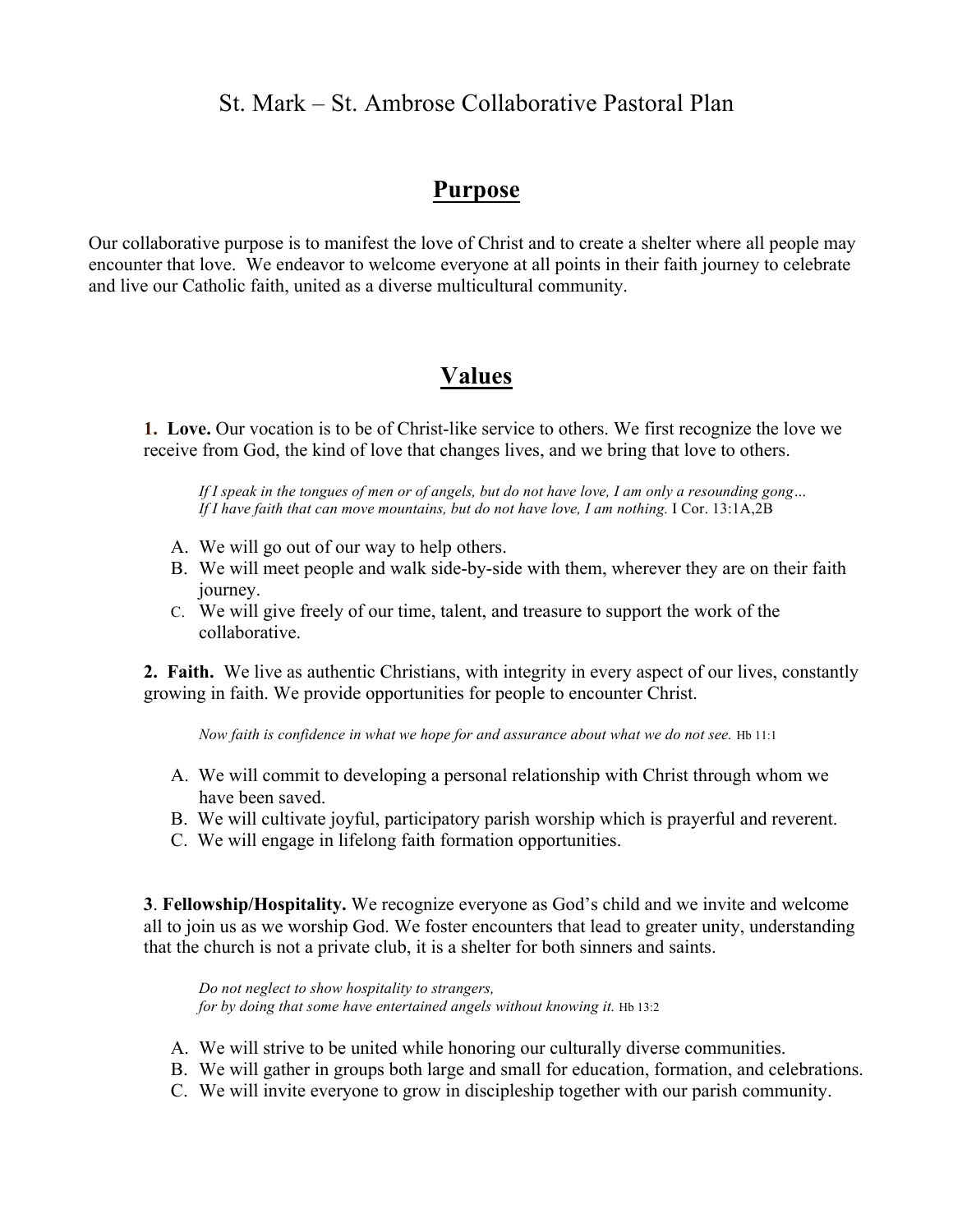## **Vision**

### "We Pray, We Serve, We Love"

We are a community that is centered on Christ. Nourished by the Sacraments and enlivened by the Gospel, we are committed to a life of prayer. Encountering Christ in the Mass strengthens us to serve the local community and beyond. We are intentional disciples devoted to the love of Christ through prayerful liturgy, dynamic youth ministry, and a welcoming community.

# **Priorities**

1. **Building a Unified Collaborative.** Our collaborative is incredibly rich in our diverse cultures and heritages, but we share one Faith, and this is our unity, in Christ. We will strive to create a community which will recognize, honor, and celebrate our cultures while replacing the walls that divide us with bridges that connect us.

*"The Church is called to be a reflection of the Triune God. We are called to live, walk, and grow as unity in diversity."* Pope Francis (Fall/Winter 2016 issue of One Church, Many Cultures)

*There are different kinds of spiritual gifts, but the same Spirit; there are different forms of service but the same Lord; there are different workings but the same God who produces all of them in everyone.* 1 Cor 12:4-6

- A. **Goal**: To enhance the Sunday experience, we will establish a hospitality ministry consisting of 40 to 50 members to welcome and to build bridges between the different communities in our parishes by June 1, 2018.
	- 1. Under the leadership of our pastor, Father Linh Nguyen, and clergy and with the assistance of current ushers, we will build our hospitality ministry in stages.
		- 1. Identify a leader for each Mass (9 people) by August 1, 2017.
		- 2. Leaders will recruit more volunteers to help at their mass: 10-20 people by September 1, 2017, 21-30 people by December 1, 2017, 31-40 people by June 1, 2018.
		- 3. Identify one leader from each parish for hospitality events before/after/outside of Masses (2 people) by August 1, 2017.
		- 4. Leaders will recruit volunteers to help plan and execute hospitality (10 people) by June 1, 2018.
- B. **Goal**: To organize 5 events, both spiritual and social, that will honor our different cultures while including the entire collaborative by December 1, 2019.
	- 1. Under the leadership of our clergy, our newly formed hospitality committee will work together to organize and execute 5 collaborative-wide events.
		- 1. Good Friday Outdoor Stations of the Cross to be held annually on Good Friday.
		- 2. Saint Mark Feast Day to be held annually in April.
		- 3. Saint Ambrose Feast Day to be held annually in December.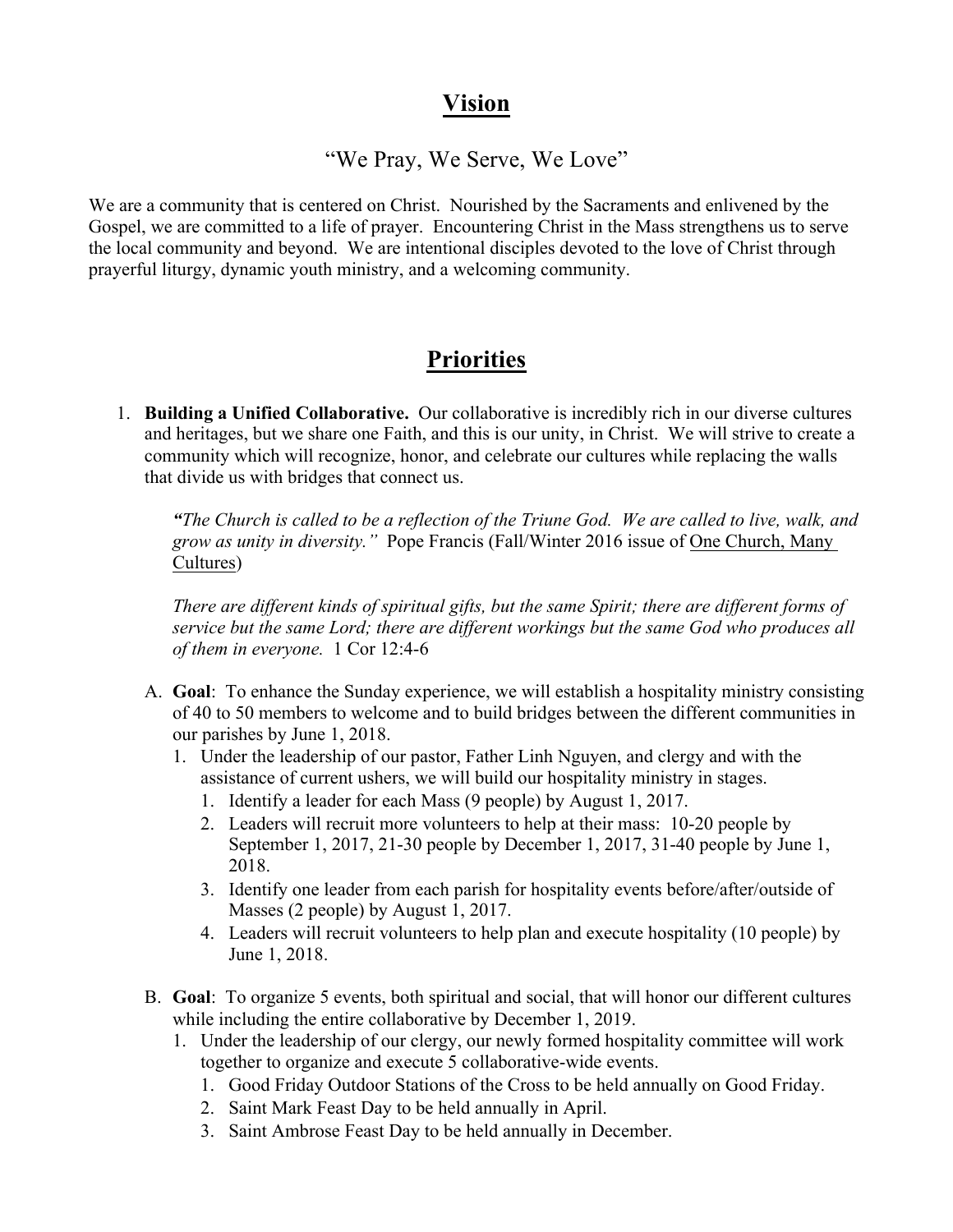- 4. Our Lady of Guadalupe to be held annually in December.
- 5. Vietnamese New year to be held annually in January/February.
- 6. Collaborative Picnic to be held annually in the summer.
- 2. **Forming Disciples.** We will strive to learn more about our Faith and to grow as Catholic Christians; and we will take every opportunity to help our brothers and sisters to recognize their call to holiness and to experience a personal relationship with Jesus Christ; so that we all both *know about* Jesus and *know* Jesus.

*Go, therefore, and make disciples of all nations, baptizing them in the name of the Father, and of the Son and of the Holy Spirit, teaching them to observe all that I have commanded you. And behold, I am with you until the end of the age.* Mt 28:19-20

- A. **Goal**: To provide a weekly multicultural youth mass by January 1, 2018.
	- 1. Our current youth group leaders, Henry Nguyen and Jared Cowell, will report to Father Anthony Cusack as they work to organize a weekly youth mass.
		- 1. A coordinator and core team with representatives from each community will be established by July 1, 2017.
		- 2. The team will invite current youth group members to participate and take on an active role in a monthly youth mass at St. Mark by August 1, 2017.
		- 3. An additional youth mass will be added at St. Ambrose for a bi-weekly youth mass by November 1, 2017.
		- 4. The team will evaluate and determine a set time and location for the youth mass by December 1, 2017.
		- 5. A weekly multicultural youth mass will be provided by January 1, 2018.
- B. **Goal**: To host two ongoing adult faith formation programs a year by December 31, 2018.
	- 1. Under the leadership of Father Anthony Cusack, leaders will work to provide 2 ongoing faith formation programs.
		- 1. Leaders will be recruited and established to oversee the two adult faith formation programs by December 1, 2017.
		- 2. Leaders will recruit members for each program by February 1, 2018.
		- 3. Forgiven a 9 session program from Formed.org will meet weekly beginning June 1, 2018.
		- 4. A parish-led weekend retreat followed by monthly meetings will begin on June 1, 2018.
		- 5. Group leaders will need to meet in advance to prepare for each respective program.
- 3. **Promoting Vocations.** The Lord calls each of us to live a life of holiness. In the ordained priesthood, a man is configured to Christ, as head and shepherd of the Church. We will strive to help everyone recognize their personal call to holiness, and we will take particular care to support young men who may be receiving a call to the priesthood.

*"Young people, have you ever thought of committing your existence totally to Christ? Do you think there can be anything greater than to bring Jesus to people and people to Jesus?"*  Saint John Paul II

*"Do not be afraid of what God asks of you! It is worth saying yes to God! In him we find*